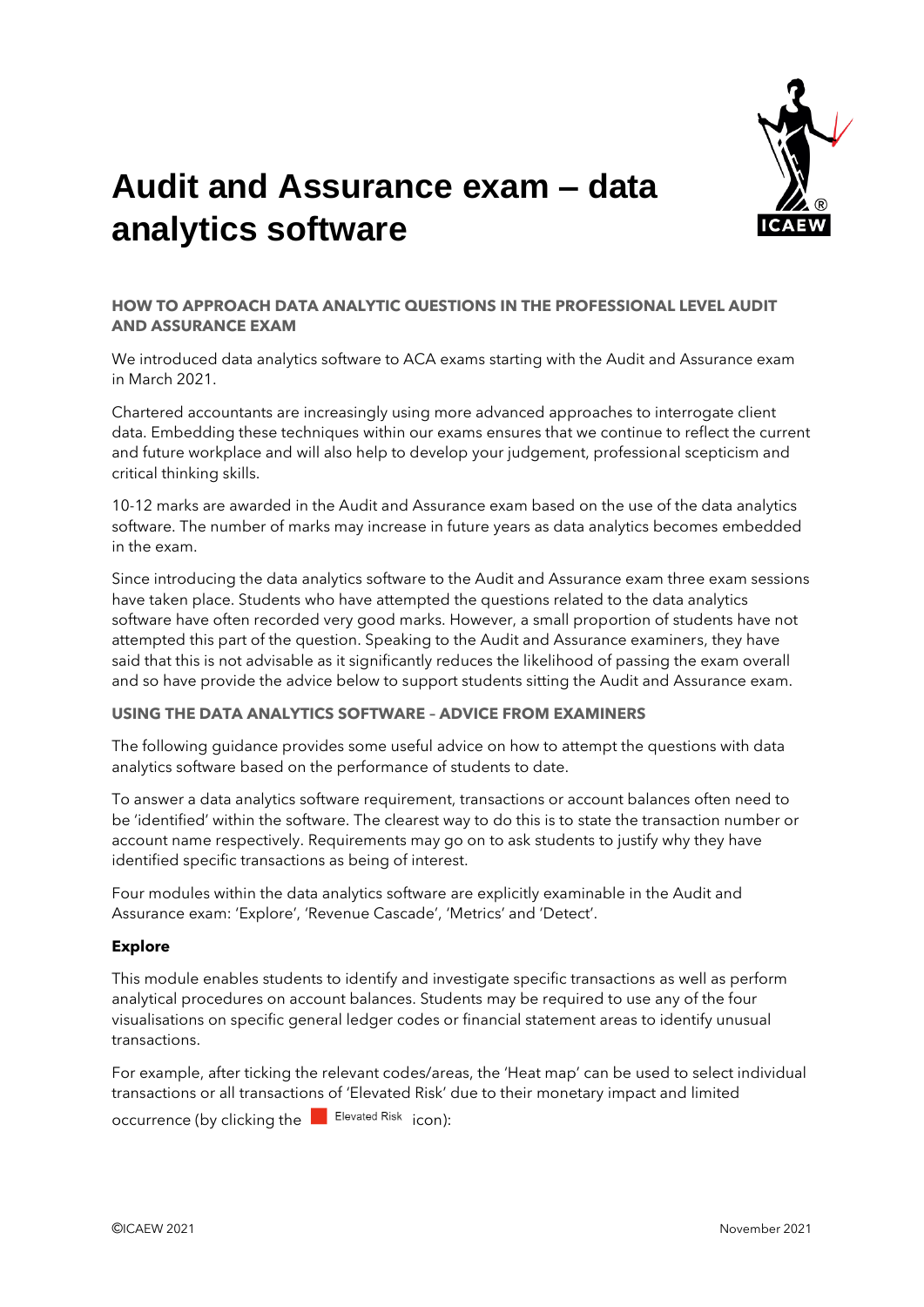Heat Map



Clicking the 'View Transactions' icon  $\equiv$  reveals the detail. Similarly, the 'Stacked bar chart' is useful to filter transactions by user, time, or day of the week to identify unusual transactions.

Examples of unusual transactions include transactions that:

- are posted outside normal working hours (07:00 to 19:00 Monday to Friday);
- have round number figures, particularly manual journals;
- have retrospective effective dates (eg, an invoice posted with a retrospective effective date created on the same day as a post year-end sales credit note, in the June 2021 exam);
- have suspicious descriptions (eg, a payment to 'Porter Security' in the September 2021 exam, posted by accounts clerk, Gary Porter);
- have descriptions that do not match the nature, account, or amount (eq. the difference between the mileage claim journal description – 200 miles at 45 pence per mile – and the £900 figure in the September 2021 exam);
- appear to be incorrectly calculated based on information provided in the scenario
- reclassify unusual items from one account to another (eg, the security/unform costs in the September 2021 exam); and
- are posted by staff who have left or who would not normally post such transactions (eg, material transactions posted by the production director in the March 2021 exam).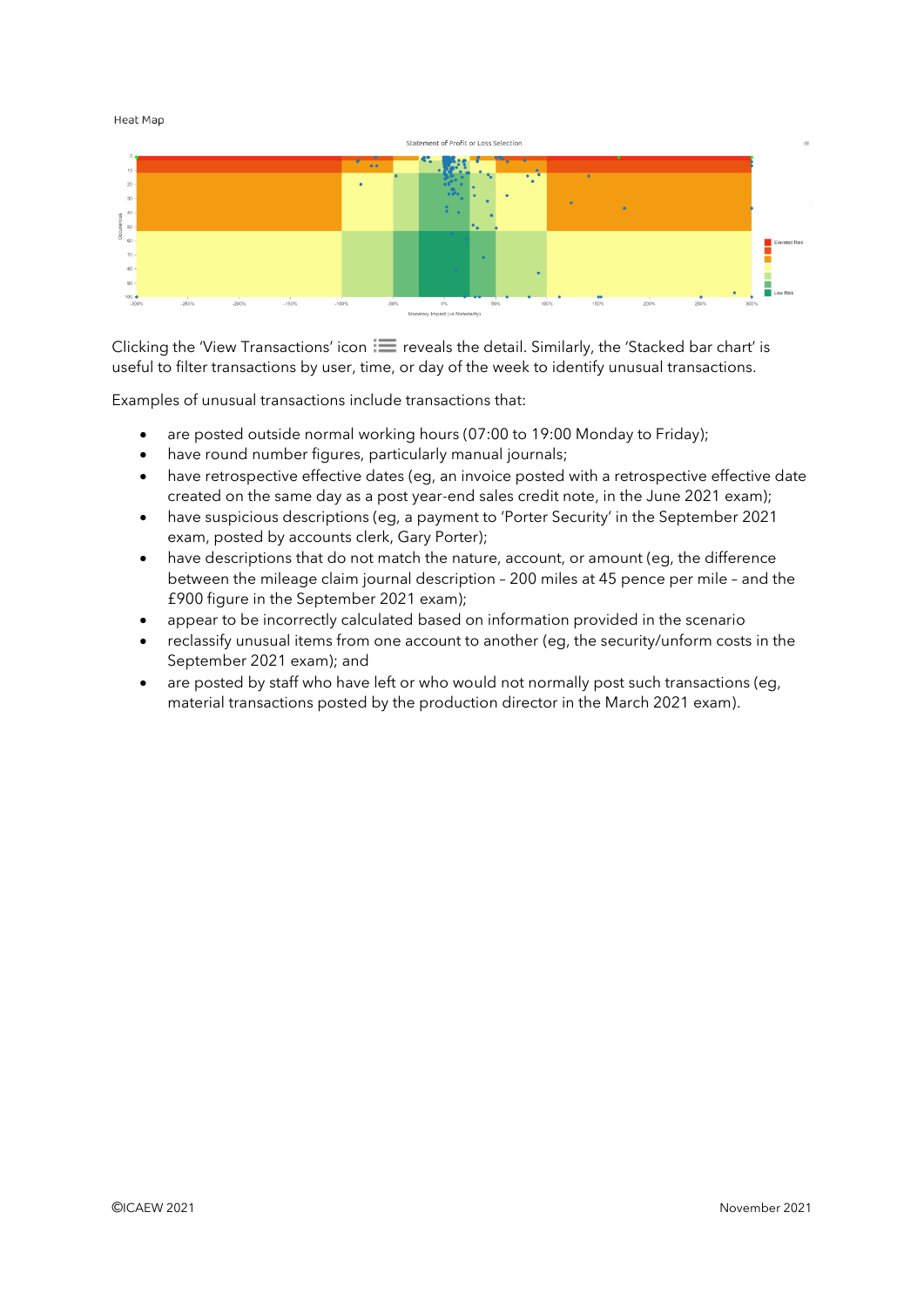The 'Explore' module can also be used to undertake an analytical review of percentage changes in current year v prior year figures:

| Income                     | 2,706,639           | 3,075,999           | 369,360 (↑ 14%)         |                           |
|----------------------------|---------------------|---------------------|-------------------------|---------------------------|
| Income                     | 2,636,050           | 2,946,293           | 310,243 (↑ 12%)         |                           |
| Other Income               | 70,589              | 129,706             | 59,117 (↑84%)           |                           |
| Expense                    | 2,326,438           | 2,471,987           | 145,549 (↑6%)           | $\vert\!\!\sqrt{ } \vert$ |
| Payroll Expenses           | 1,286,455           | 1,332,324           | 45,869 ( $\uparrow$ 4%) | ✓                         |
| Cost of Sales              | 809,659             | 881,464             | 71,805 (19%)            |                           |
| <b>Distribution Costs</b>  | $\mathbf 0$         | $\mathbf 0$         | $0(0\%)$                |                           |
| Administrative Expenses    | 230,324             | 248,324             | 18,000 (↑8%)            |                           |
| <b>Other Expenses</b>      | $\mathsf{O}\xspace$ | 9,875               | 9,875 ( $\uparrow$ 0%)  |                           |
| <b>Depreciation Costs</b>  | $\mathsf{O}\xspace$ | $\mathbf 0$         | $0(0\%)$                |                           |
| Other P&L                  | $\mathbf 0$         | $\mathsf{O}\xspace$ | $0(0\%)$                |                           |
| Profit (Selected Accounts) | 380,201             | 604,011             | 223,811 (个 37%)         |                           |

This could be particularly relevant to an audit planning (eg, to identify risks) or completion (eg, to consider sufficiency of evidence) scenario.

## **Revenue Cascade**

This module can be used to identify unusual transactions that fall outside the normal revenuereceivables-cash cycle yet go through those accounts. Here, it is important to use the 'Map Accounts' tool from the cog menu first as this allocates entries which are related to the normal cycle to the standard categories (revenue, sales tax, receivables, cash, other related):

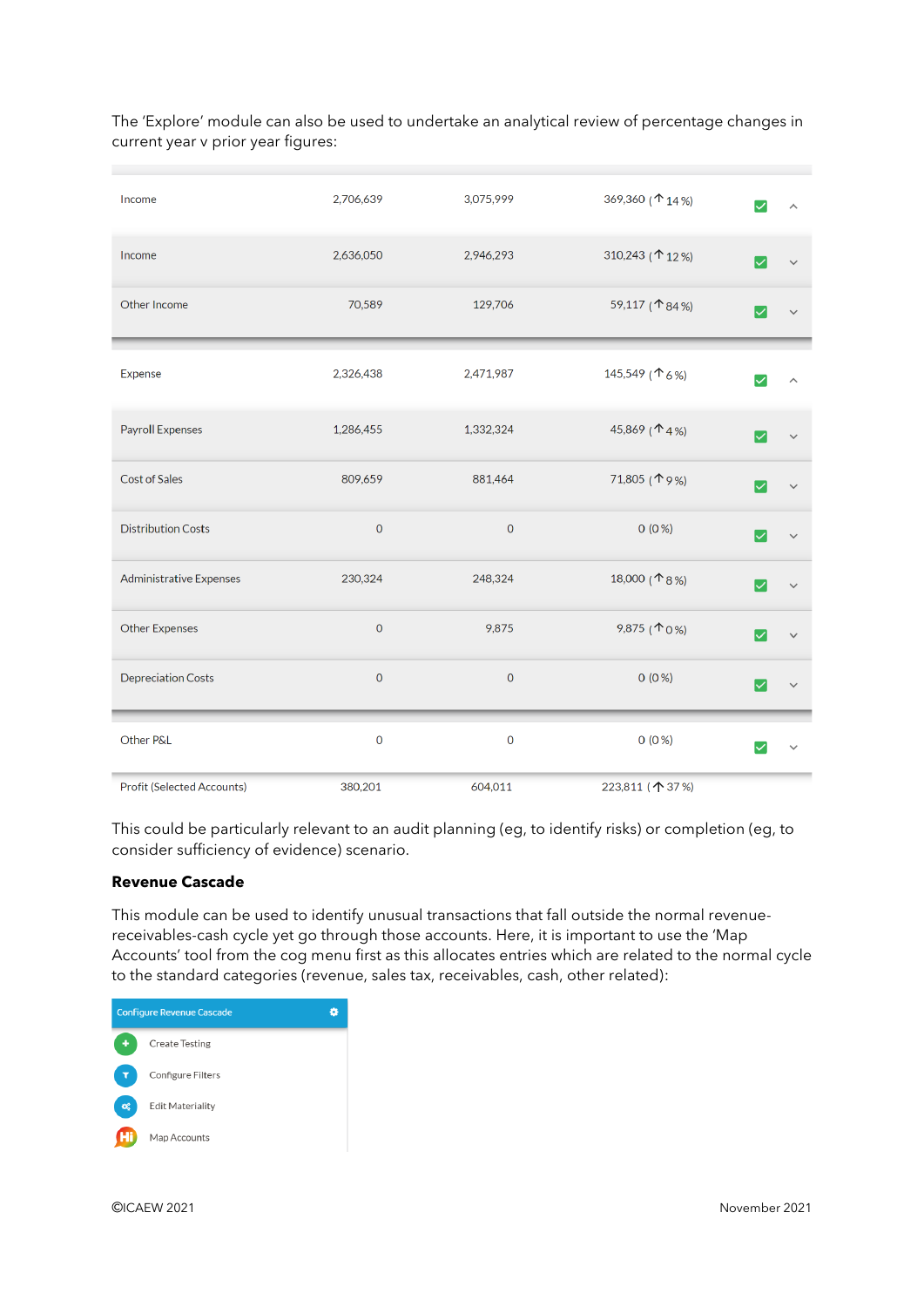This leaves circles representing unallocated entries that need to be investigated further, for example, a transaction with an entry in a suspense account in the example below. You can also view more examples in the explanatory guidance notes [here.](https://www.icaew.com/-/media/corporate/files/for-current-aca-students/changes-to-exams/aa-das/audit-and-assurance---das-guidance-notes-updated-28-4-21.ashx?la=en)



Students should also note that 'Revenue Cascade' has been elevated to Level 2 (moderate knowledge) from 2022, illustrating that the level of knowledge of modules may change over time. you will find more information on the levels in the explanatory quidance notes found [here](https://www.icaew.com/-/media/corporate/files/for-current-aca-students/changes-to-exams/aa-das/audit-and-assurance---das-guidance-notes-updated-28-4-21.ashx?la=en)

#### **Metrics**

The 'Metrics' module can be used to identify unusual changes in ratios and financial data v previous years/industry data for further investigation. The comparative data could be provided either within a question scenario or within the data analytics software (by hovering over the up/down arrows available for some metric visualisations):



Clicking the 'i' button  $\bullet$  on each metric visualisation shows the metric formula, identifying which accounts require further investigation, for example, for receivables days (credit period):

Credit Period

| <b>Current Year</b>        | 81.9 days                                     |
|----------------------------|-----------------------------------------------|
| Formula                    | (Trade Receivables x Days in Period) / Income |
| Values (Original)          | 690,482.4 × 365<br>$= 81.9$<br>3,075,998.7    |
| Lower Quartile             | $10.5$ days                                   |
| Median                     | 35.1 days                                     |
| Upper Quartile             | 73.3 days                                     |
| <b>Benchmarked Against</b> | All Data                                      |